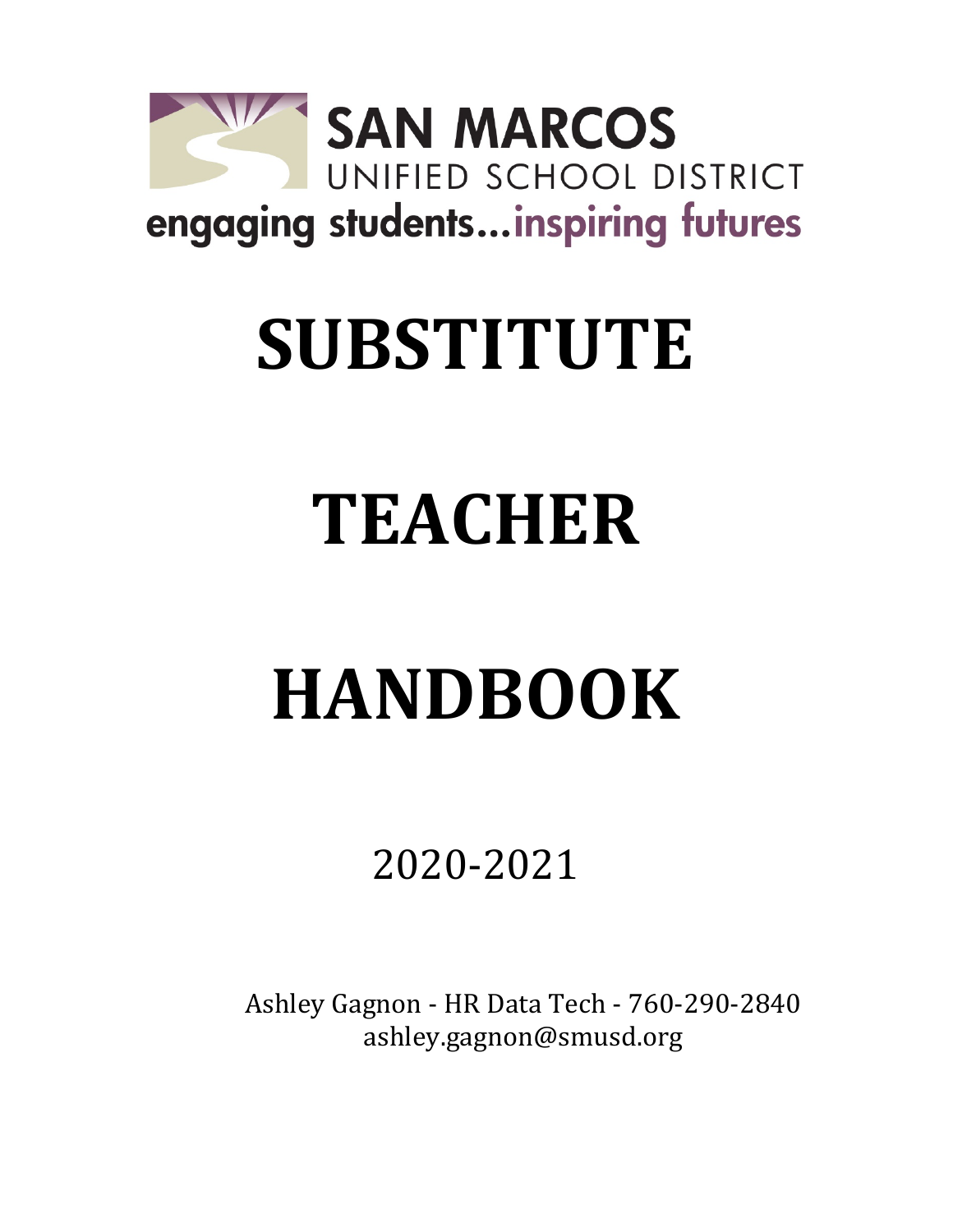### TABLE OF CONTENTS

| <b>Substitute Evaluation</b>                                                                 | 3  |
|----------------------------------------------------------------------------------------------|----|
| How to be a Successful Substitute Teacher                                                    | 4  |
| Ethics                                                                                       | 4  |
| <b>Appearance and Dress</b>                                                                  | 4  |
| Reporting to the School                                                                      | 4  |
| Substitute Responsibilities                                                                  | 5  |
| <b>Classroom Instructional Techniques</b>                                                    | 5  |
| <b>Classroom Management</b>                                                                  | 5  |
| Discipline                                                                                   | 6  |
| At the End of the Day                                                                        | 6  |
| Films, Movies and TV in the Classroom                                                        | 7  |
| Internet Policy, Student Internet and Network Use                                            | 7  |
| Copyright                                                                                    | 9  |
| <b>Emergency Procedures</b>                                                                  | 10 |
| <b>Student Accident Report</b>                                                               | 13 |
| <b>Credential Requirements</b>                                                               | 13 |
| <b>Change of Personal Information</b>                                                        | 13 |
| Rate of Pay/Payday/Timesheets                                                                | 14 |
| <b>Child Abuse Reporting</b>                                                                 | 15 |
| <b>Sexual Harassment</b>                                                                     | 15 |
| Drug and Alcohol Free Workplace                                                              | 16 |
| <b>Tobacco Free Environment</b>                                                              | 16 |
| Violence and Threats in the Workplace<br>Definitions, Reporting and Investigating Procedures | 19 |
| Helpful Resources for Substitute Teachers                                                    | 19 |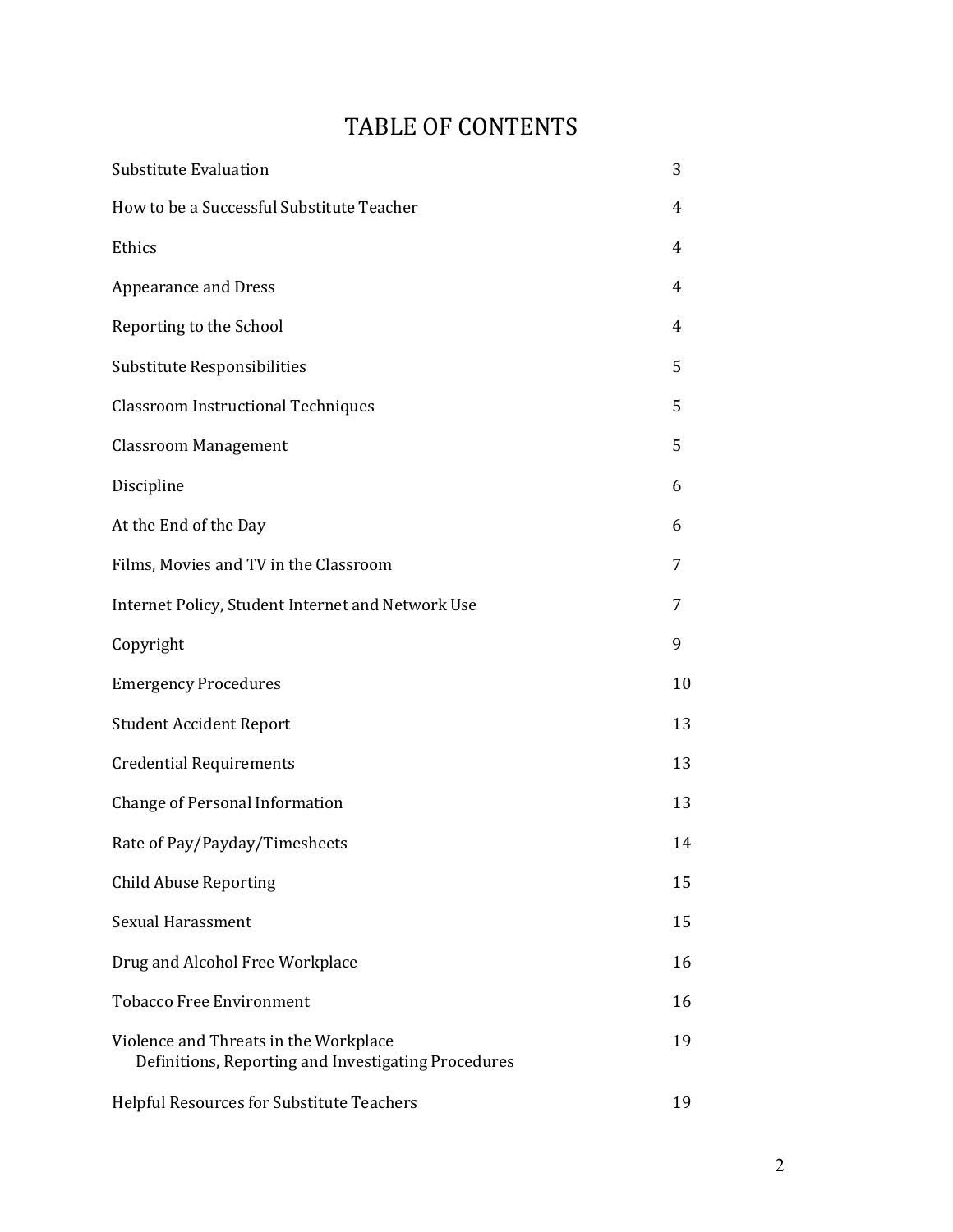

### **Substitute Teacher Evaluation Form**

**We are requesting that every teacher complete this form each time the teacher has a substitute teacher in the classroom. Evaluations will be made a part of the substitute's personnel file and will be available for viewing by the employee and District Administrator. Please complete this form and return to Human Resources within one week of the substitute assignment. Your cooperation is very much appreciated.**

| <b>Substitute's Name:</b>                                                                                                                                                                     | Date(s) Worked:                                                                                                                      |      |                                                   |                                  |                                      |             |
|-----------------------------------------------------------------------------------------------------------------------------------------------------------------------------------------------|--------------------------------------------------------------------------------------------------------------------------------------|------|---------------------------------------------------|----------------------------------|--------------------------------------|-------------|
| Site: Grade/Subject:                                                                                                                                                                          |                                                                                                                                      |      | <b>Substitute For: __________________________</b> |                                  |                                      |             |
| <b>Teacher Observation:</b>                                                                                                                                                                   |                                                                                                                                      |      |                                                   |                                  |                                      |             |
| A. Was the lesson plan followed?                                                                                                                                                              |                                                                                                                                      |      |                                                   |                                  | Yes                                  | No          |
| B. Did the substitute leave you satisfactory notes?                                                                                                                                           |                                                                                                                                      |      |                                                   |                                  | Yes No                               |             |
| C. Were the absences and other records kept accurately by the substitute?<br>D. Was your teaching area left in good order?<br>From all indications, was classroom control satisfactory?<br>Е. |                                                                                                                                      |      |                                                   |                                  |                                      |             |
|                                                                                                                                                                                               |                                                                                                                                      |      |                                                   |                                  |                                      | No          |
|                                                                                                                                                                                               |                                                                                                                                      |      |                                                   |                                  |                                      |             |
| F. Did students provide any feedback about the substitute teacher?                                                                                                                            |                                                                                                                                      |      |                                                   |                                  | Yes Nd                               |             |
| <b>Comments:</b>                                                                                                                                                                              |                                                                                                                                      |      |                                                   |                                  |                                      |             |
|                                                                                                                                                                                               | Would you want this person to sub for you again? -<br><b>Teacher Name</b>                                                            |      | <b>Teacher's Signature</b>                        | <del>Yesl</del>                  | Nol                                  | <b>Date</b> |
|                                                                                                                                                                                               | The following to be completed by the school office staff member. How would you rate this employee's performance?<br><b>Excellent</b> | Good | Satisfactory                                      |                                  |                                      |             |
| 1. Attendance/Punctuality:<br>2. Personal Appearance:                                                                                                                                         |                                                                                                                                      |      |                                                   |                                  | <b>Unsatisfactory Not Applicable</b> |             |
| 3. Cooperative Attitude:<br><b>Staff Member's Name/Title</b>                                                                                                                                  | Do you recommend this substitute be blocked at this site?                                                                            |      | <b>Staff Member's Signature</b><br>Yes            |                                  | <b>Date</b><br>$\mathsf{No}$         |             |
|                                                                                                                                                                                               | <b>Administrator's Name</b>                                                                                                          |      |                                                   | <b>Administrator's Signature</b> |                                      |             |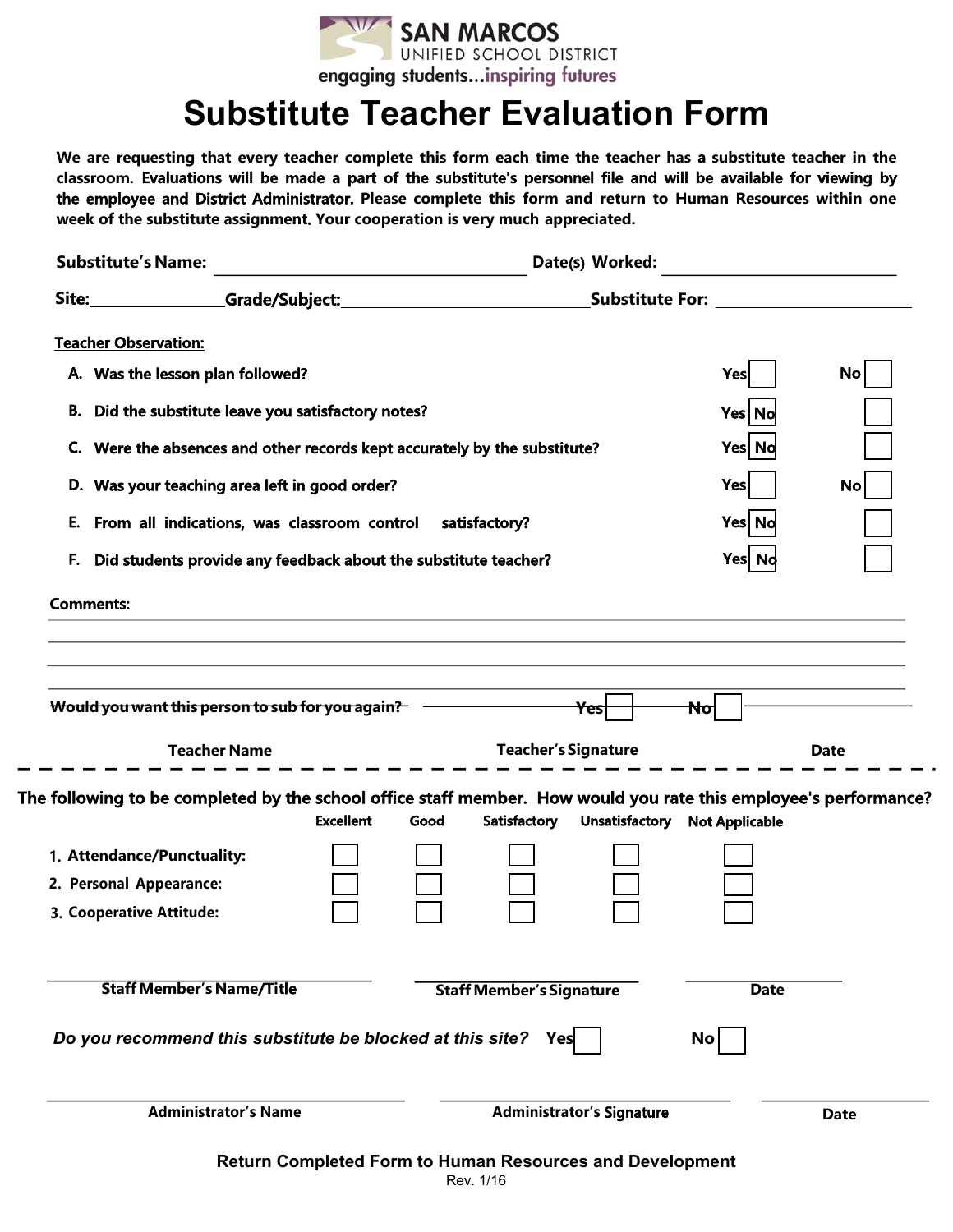#### **HOW TO BE A SUCCESSFUL SUBSTITUTE TEACHER ROLE OF THE SUBSTITUTE TEACHER**

The substitute teacher is the certificated employee in charge of the classroom in the absence of the regular teacher. The substitute teacher is responsible for delivery of the instructional program to the class. While the substitute teacher is there to ensure the education of each student, the first responsibility is to maintain the care, welfare, safety and security of students in the classroom.

The substitute teacher is responsible for providing for the needs of the class, and for ensuring that established rules, procedures, and all assigned responsibilities are performed in an effective and professional manner.

In a special education class a substitute teacher needs to work closely with the Instructional Aides (IA) and/or regular staff to maintain the continuity and routine of the regular classroom program. Instructional Aides work closely with the classroom teacher each day. They are an invaluable resource who will assist and support you throughout your stay.

#### **ETHICS**

Operating procedures may differ between our schools and classrooms. The San Marcos Unified School District's program strives to establish a system-wide, positive educational culture. Our goal is to encourage and maintain positive working relationships between regular staff and substitute teachers.

#### **APPEARANCE AND DRESS**

The San Marcos Unified School District interacts with the public. When you are substituting in one of our schools, you are representing SMUSD. Common sense in your personal appearance must be exercised in your neatness, cleanliness and clothing. Inappropriate attire is identified as any item of clothing that causes a distraction to other employees, causes a break in the normal flow of the classroom environment, or creates an unsafe situation (for the job being done).

#### **REPORTING TO THE SCHOOL**

#### **Arrival Time**

You should attempt to arrive at the school 30 minutes prior to the beginning of class. The following must be done as soon as you arrive:

- Check with the school office staff for instructions.
- Go over lesson plans for the day, books, materials, and special procedures.
- Locate and review emergency plans, as well as specific behavior intervention plans for students.
- Put your personal belongings in a secure place when you arrive. (**Do not leave your belongings sitting out. It is your responsibility to keep them secured, preferably in a locked desk or cabinet.**)

#### **In the Classroom**

Review the following:

Daily lesson plans

- Worksheets or other produced materials for carrying out today's activities in the classroom Attendance directions and materials
- Special procedures (it is important that you do not vary from the practices ofthe regular teacher)
- Seating chart(s)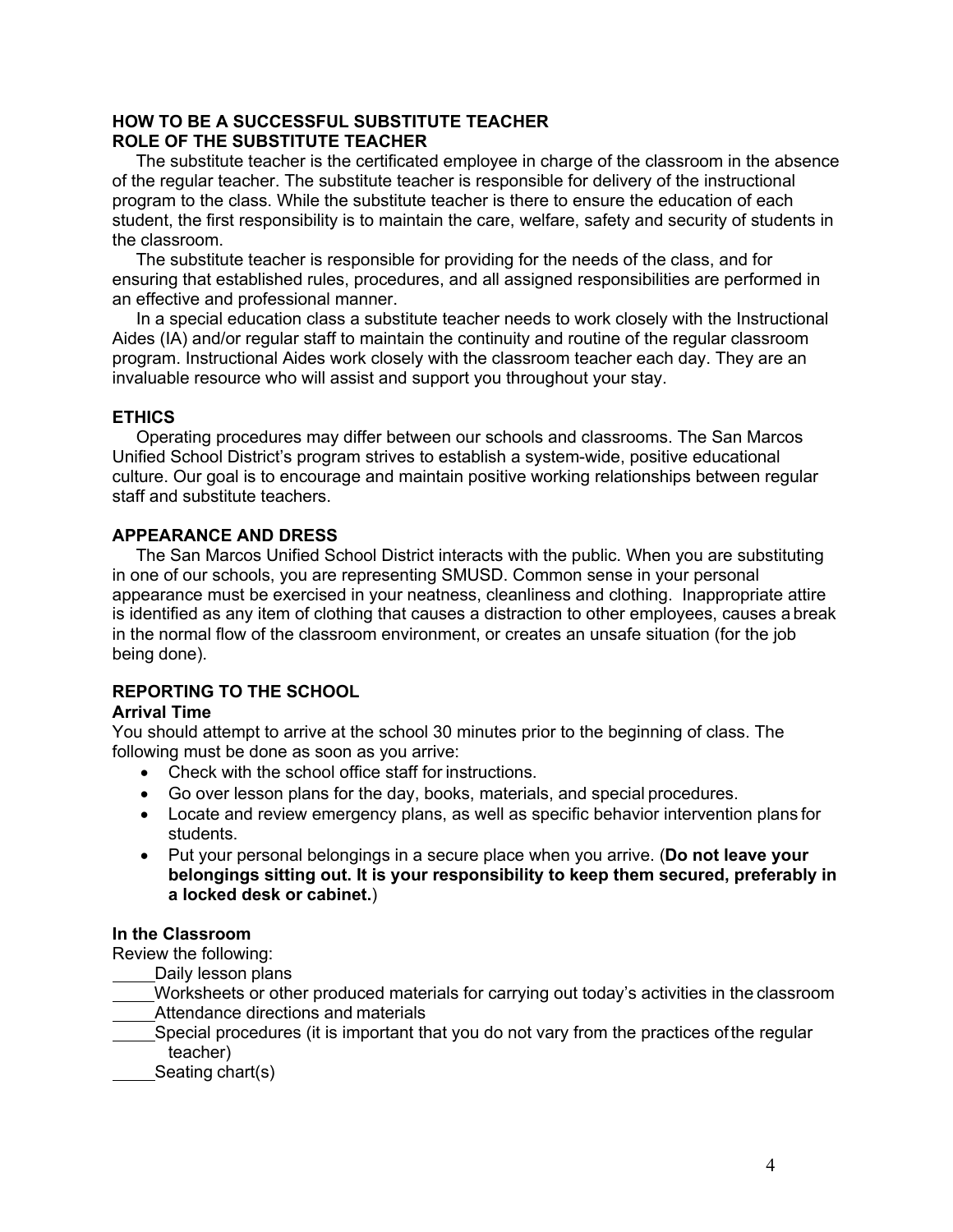Notes regarding specific students (e.g., special education, individual health problems, and behavior problems)

- Names of student helpers
- Name and hours of the instructional aides if applicable

Make sure that the physical conditions of the room are conducive to good learning. Check the lighting, ventilation and temperature for comfort levels.

#### **SUBSTITUTE RESPONSIBILITIES**

The following are applicable to all substitute assignments:

- Introduce yourself to the class; write your name on the board.
- Establish your authority as their TEACHER for the day. Let students know your expectations. A positive, but firm attitude will help to make your day successful.
- Start class promptly; this helps to reduce discipline problems.
- Record attendance.
- Supervise students at all times. Circulate the classroom and offer assistance.
- Doing personal business during a substitute assignment is prohibited. The following are some examples of unacceptable behavior: personal use of cell phones in the classroom or during an assignment (including apps or communication relating to job assignments), using the Internet for non-school related purposes, reading magazines, newpapers, etc.
- If you need assistance resolving a problem, call a school administrator.

#### **CLASSROOM INSTRUCTIONAL TECHNIQUES**

- Follow the teacher's lesson plans as closely as you can. If you find it necessary to deviate, be sure to leave a note for the teacher with that information.
- It is a good idea to have some plans and activities of your own that can be used if there are no lesson plans, or if the class covers the planned material before the end of the day (or period).
- Use clear, consistent instructions in directing every activity.

#### **CLASSROOM MANAGEMENT**

- Start the day out quickly, firmly, concisely. Be pleasant. Appear confident. Let the students know "anything doesn't go." Your first words and actions usually go a long way to set the day's discipline.
- You are legally responsible for the students' safety. While on campus, students are **NOT**  to be left unattended at any time. Do not release a student to anyone without approval from the office.
- Maintain established routines as much as possible. Try to hold to time schedules, etc.
- Have students who seek attention help you even the smallest tasks can put them on your side.
- With any group, smile, be friendly, show enthusiasm, and be positive. Try to see that every student experiences some success or praise.
- Solve problems "on the spot." Never degrade students, but do handle problem situations when they occur.
- Deal with the individual student, not the group, when corrections are necessary. Have all the facts. Listen to both sides of a story. Focus attention on the problem.
- Give the child the benefit of the doubt.
- As a professional, maintain the use of conservative, non-controversial, acceptable language when in the classroom. The use of foul, vulgar, or sexually suggestive language creates a potentially volatile situation for the students as well as the teacher.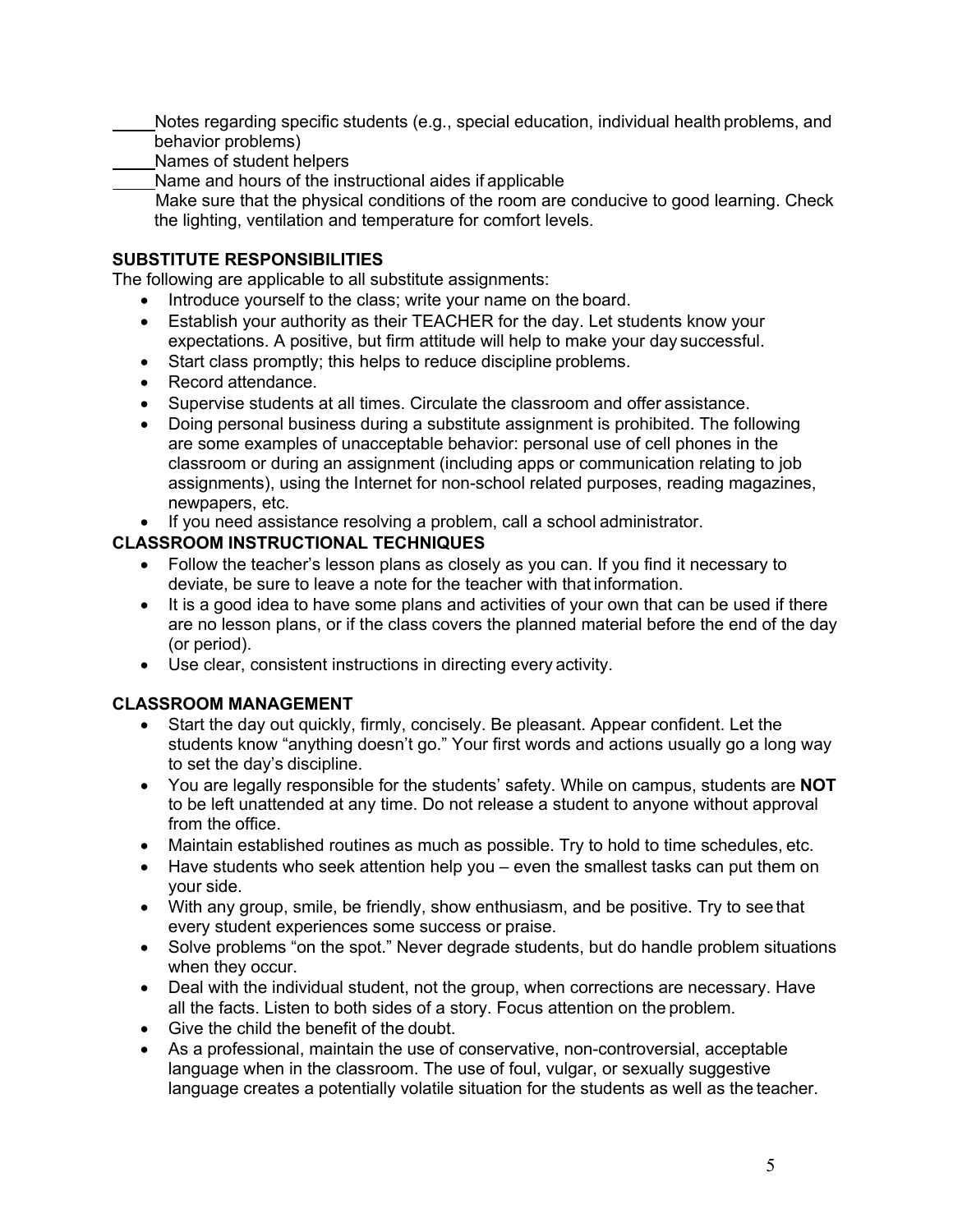- The only time it is legal to physically restrain a student is when you determine the student will injure him/herself or others. The amount of restraint that can be applied is the absolute minimum to control the situation. **Once order is maintained, immediately report the matter to the principal**.
- The dress code prohibits students from wearing clothes that may reasonably be defined as gang-related apparel. This is apparel that, if worn or displayed on a site/school campus, could reasonably be determined to threaten the health and safety of the school environment. Any attire/paraphernalia/symbol that displays a logo or other message relating to alcohol, tobacco, drugs, or gangs may not be worn. Students must wear clothing that covers the body.
- Students must remain on campus for the entire school day**. However, students in grade twelve (12) may be allowed to leave campus regularly during lunch provided they meet District established criteria and that written permission from the parent or guardian is on file. (Board Policy and Administrative Procedure 5112.5)**

#### **DISCIPLINE**

The goal of discipline is to help students build their own self-control. Discipline techniques must be positive and rely on a problem-solving approach. It is important to be patient and consistent. A few discipline techniques that may be used include:

- A positive approach to discipline is encouraged. Be pleasant, yet firm.
- Discipline problems tend to be minimized in a classroom where the substitute is prepared, organized, adaptable and demonstrates understanding.
- Retaining student attention can be a challenge; however, the manner of presentation can make a difference.
- District policy does not permit corporal punishment.
- Do not touch, push, shove, slap or punch a student in an attempt to discipline the student.
- If serious discipline problems arise and you are unable to solve the problem, contact the principal immediately.
- Whenever talking to a student, squat down to their eye level. However, do not get in their "personal space."
- Encourage students to think of alternative solutions to the conflict. Help the student see the consequences of his/her actions. Don't get into a power struggle with the student. Attempt to give the student(s) options, which will allow him/her to maintaindignity.
- Remind students of the rules. Help them to understand why their behavior may not be acceptable. Use words that a student can understand and be consistent.
- Reward good behavior. Praise behavior that you like. Again, tell the student what you want instead of what you don't want.
- Be a positive role model. Students learn by example.
- It is appropriate to disapprove of a student's behavior, but never the student. You may say,
- "That is not a good thing to do," but never, "You are not a good person."

#### **AT THE END OF THE DAY**

Complete a final written report to the regular teacher. Be sure to include:

- What you were able to complete in the lesson plans.
- What you were unable to complete, and why.
- What you added to the lesson plans, and why.
- Which students were helpful and which were problems (be specific and give details).
- Leave completed student work for the teacher.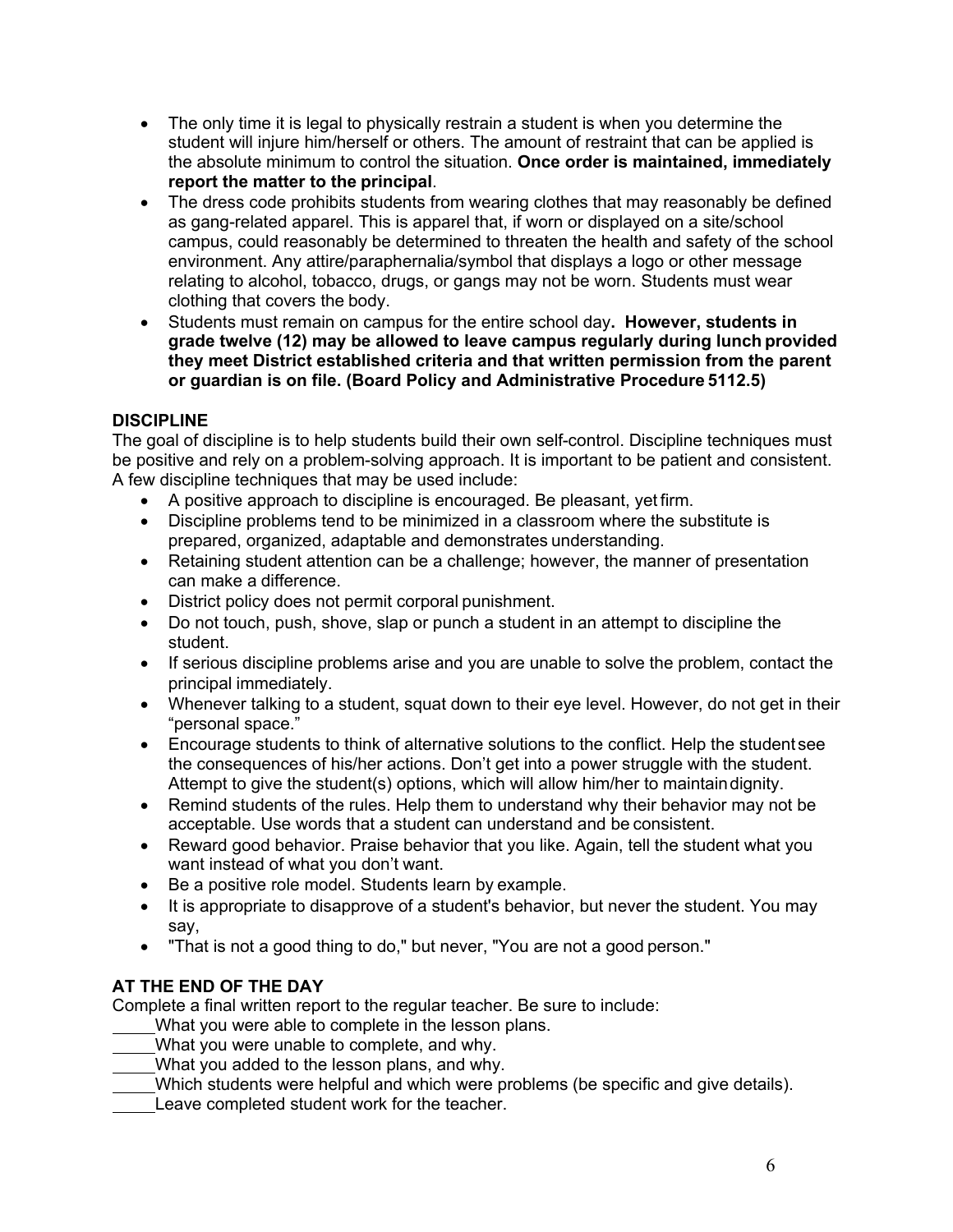Return supplies and equipment to their proper storage areas.

Re-lock any cabinets that were locked when you arrived and lock the door when you leave.

Return all keys to the appropriate staff.

#### **FILMS, MOVIES, AND TV IN THE CLASSROOM**

The use of educational films and television in the classroom can be a valuable tool for instruction. These guidelines must be followed:

- All films used should be part of a standards-aligned lesson plan involving teacher review, planned questions, etc.
- Films should not be used for purely recreational, entertainment or reward purposes.
- The use of any films other than those left by the teacher as part of the lesson plans **must have prior approval** of the site administrator. This includes rentals, videos, and taped television shows.
- Commercial PG-13 and R-rated films are not permitted in the elementary classrooms. PG-13 rated films require parent permission, Department Chair and Principal'sapproval prior to being used in grades 6-12 classrooms. (**Board Policy and Administrative Procedure 6161.11)**
- Illegally made copies of videos are never permitted.

#### **INTERNET POLICY**

Students are required to sign an extensive Internet and Network Use Agreement. As a substitute in the program, **it is important for you to understand the policies and procedures for student Internet use.**

#### **STUDENT INTERNET AND NETWORK USE**

Please read the following carefully. This will give you information about the privileges and responsibilities of using the Internet and district networks as part of your student's educational experience. The Internet is an electronic highway connecting thousands of computers all over the world and millions of individual people. Students will have access to information and news from a variety of sources and research institutions.

**I. Responsibilities**. San Marcos Unified School District has taken reasonable precautions to restrict access to "harmful matter" and to materials that do not support approved educational objectives. However, on a public network it is impossible to control all materials. "Harmful matter" means matter that, taken as a whole by the average person applying contemporary statewide standards, describes in a patently offensive way material which lacks seriousliteracy, artistic, political, or scientific value for minors (Penal Code, Section 313).

The teacher/staff will choose resources on the Internet that are appropriate for classroom instruction and/or research for the needs, maturity, and ability of their students. San Marcos Unified School District takes no responsibility for the accuracy or quality of information from Internet sources. Use of any information obtained through the Internet is at the user's risk.

**II. Acceptable Use**. The purpose of schools having access to the Internet is to supportresearch and education in and among academic institutions by providing access to unique resources. The use of the Internet must be in support of education and research and consistent with the educational objectives of San Marcos Unified School District. (Use of another organization's networks or computing resources must comply with rules appropriate for that network.) **III. Prohibited Use**. Access of any "harmful matter" or the transmission of any material in violation of any federal or state law is prohibited. This includes, but is not limitedto: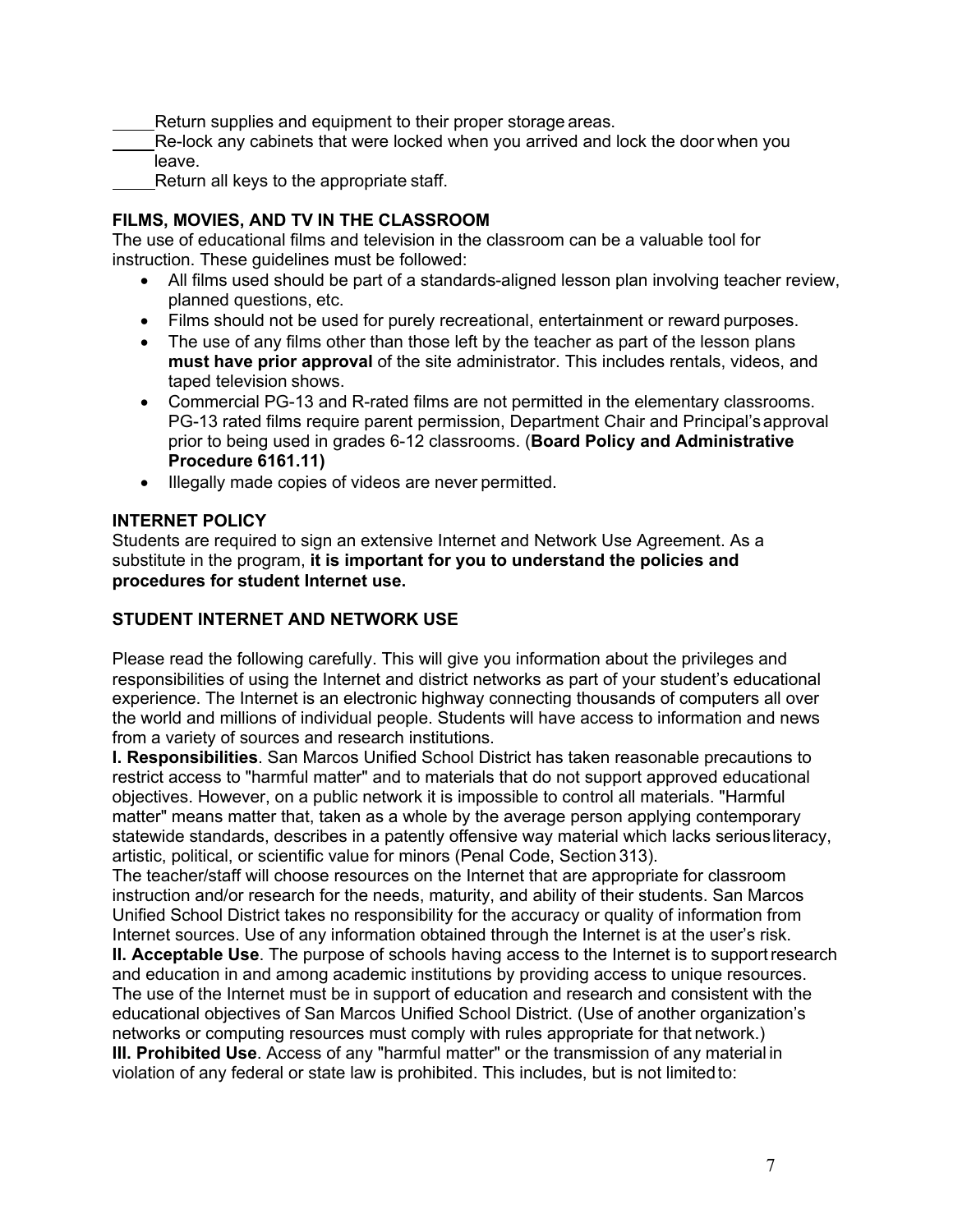a. Any information which violates or infringes upon the rights of any other person;

b. Any fraudulent, defamatory, inappropriate, abusive, obscene, profane, sexuallyoriented, threatening, racially offensive, or illegal material;

c. Any information which encourages the use of controlled substances or the use of the system for the purpose of inciting crime; and

d. Any material that violates copyright laws (District Procedure No.7038).

Any vandalism, unauthorized access, "hacking" or tampering with hardware or, software, including introducing "viruses" or pirated software, is strictly prohibited (Penal Code, Section 502). Also prohibited is the transmission of advertisements, solicitations, commercial ventures, or political lobbying.

**IV. Privileges**. The use of the Internet is a privilege, not a right, and inappropriate use willresult in a cancellation of those privileges. The administration, teachers, and/or staff may request the site system administrator or district security administrator to deny, revoke, or suspend specific user access

**V. Netiquette (Network Etiquette).** The use of the Internet requires that you abide by accepted rules of network etiquette. These include, but are not limited to, the following:

a. Be polite. Do not send abusive messages to anyone.

b. Use appropriate language. In all messages, do not swear or use vulgarities or any other inappropriate language. Anything pertaining to illegal activities is strictly forbidden. (Note: E-mail is not guaranteed to be private. People who operate the system do have access to all mail. Messages relating to, or in support of, illegal activities must be reported to appropriate authorities.)

c. Maintain privacy. Do not reveal the personal address or phone numbers of yourself or other persons. Before publishing a student's picture, first name, or work on the Internet, the school must have on file a parent release authorizing publication.

d. Respect copyrights. All communications and information accessible via the network should be assumed to be the property of the author and should not be reused without his/herpermission.

e. Do not disrupt the network. Do not use the network in a way that would disrupt the use of the network by others.

**VI. Security**. Security on any computer system is a high priority, especially when the system involves many users. If you feel you can identify a security problem on the network you must notify the Technology Department of San Marcos Unified School District either in person, in writing, or via the network. Do not demonstrate the problem to other users. Any user identified as a security risk or having a history of problems with other computer systems may be denied access to the Internet.

**VII. Vandalism**. Vandalism will result in cancellation of privileges and disciplinary action that may include notification of law enforcement agencies. This includes, but is not limited to, the uploading or creation of computer viruses.

**Warning**: Inappropriate use may result in the cancellation of network privileges. The site system administrator(s) or district security administrator may close an account at any time deemed necessary. Depending on the seriousness of the offense, any combination of the following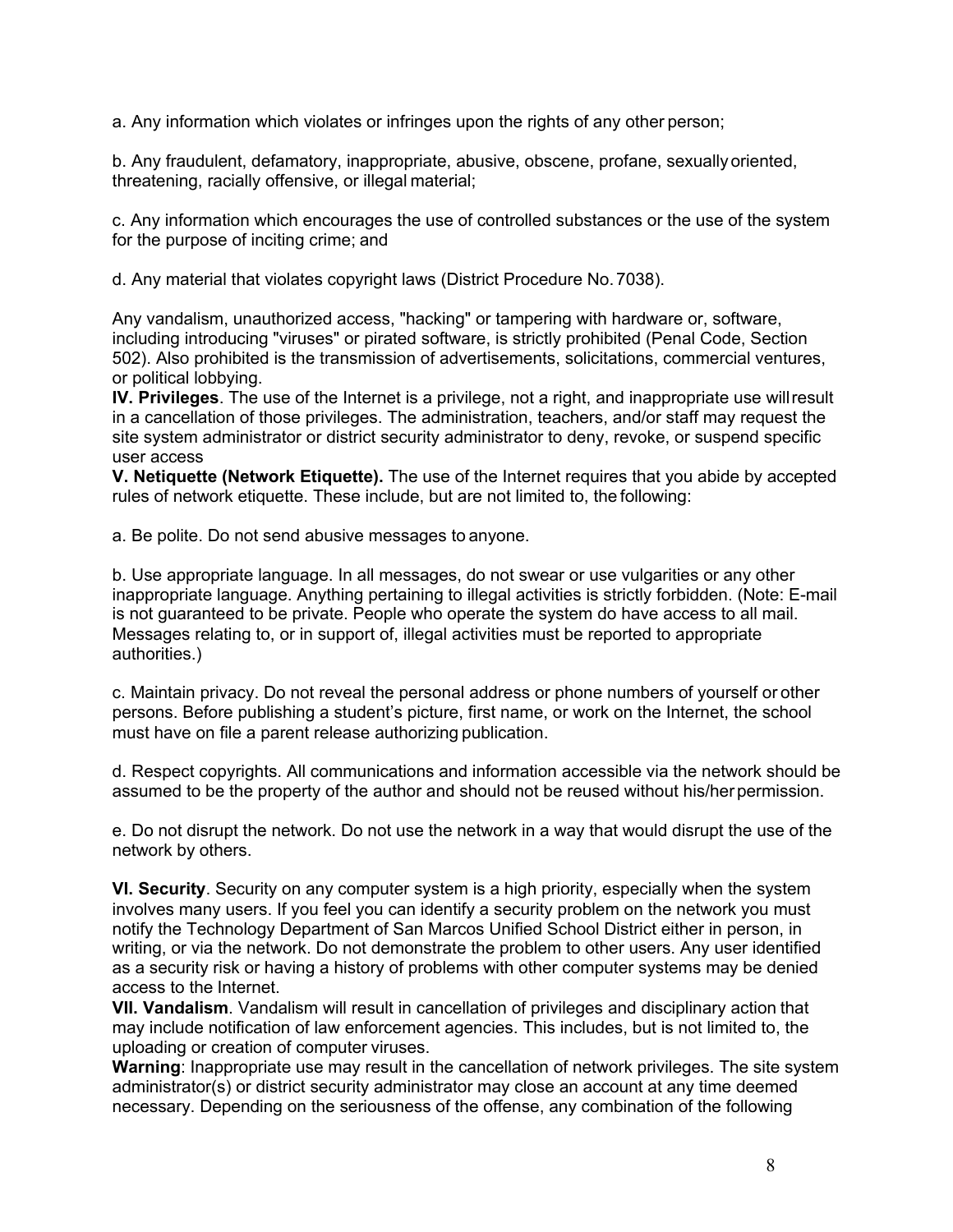policies/procedures will be enforced: Education Code, Penal Code, district procedures, and school site discipline/network use policy. Rev. 6/07

#### **COPYRIGHT (Board Policy and Administrative Procedure 6162.6)**

#### **Use of Copyrighted Materials, Trademarks, Servicemarks, and Patented Inventions**

It is the intent of the San Marcos Unified School District to adhere to the provisions of all copyright, trademark, and patent laws and to maintain the highest ethical standards in the protection of intellectual property rights. Willful infringement of copyright, trademark, and patent laws by employees of the San Marcos Unified School District is prohibited. It is the policy of the SMUSD that employees should be informed of the possible consequences of violations of laws related to intellectual property rights.

#### Copyrighted Works

Copyright protected works, as defined in section 102 of Title 17, United States Code, may not be reproduced, adapted, distributed, performed, or displayed without permission from the copyright holder unless use complies with the Fair Use guidelines established by law and outlined in Administrative Procedure 6162.6. Original works of authorship are protected by copyright laws, whether in written, electronic, or other formats and, if published on or after March 1, 1989, regardless of whether they contain a notice of copyright.

#### Trademarks and Servicemarks

Trademarks and servicemarks, as defined in section 1127 of Title 15, United States Code, whether registered or claimed through legitimate use, carry a legal presumption of ownership and grant the owner an exclusive right to use of the mark. The use by employees of the San Marcos Unified School District of trademarks or servicemarks without the consent of the registrant or in a manner that is likely to cause confusion or mistake or to deceive is prohibited.

#### **Patents**

A patent for an invention, issued in accordance with Title 35, United States Code, grants property rights to the inventor. Infringement of a patent generally consists of the unauthorized making, using, offering for sale, or selling of any patented invention. Patent infringement by employees of the San Marcos Unified School District is prohibited.

The San Marcos Unified School District does not sanction illegal use or unauthorized duplication of copyrighted materials, trademarks, servicemarks, or patented inventions. Employees of the San Marcos Unified School District are hereby notified that willful infringement of the law may result in disciplinary action. When infringement has been a willful act of an employee of the San Marcos Unified School District, that employee may be personally liable for damages, and the San Marcos Unified School District may not indemnify (protect or exempt from loss or damage) the employee. Responsibility for compliance with copyright, trademark, and patent laws and guidelines lies with the originator (the person who requested) of materials to be copied or used, not with an employee reviewing or authorizing the duplication or use.

Employees of the San Marcos Unified School District should be aware that a court may: · assess actual damages or statutory damages not to exceed one hundred fifty thousand dollars (\$150,000) in cases of copyright infringement. Copyright infringement may also be a crime punishable by imprisonment and/or fine.

· award up to three times the amount of actual damages for violations of trademark laws or up to \$100,000 for each illegal use of a trademark or servicemark.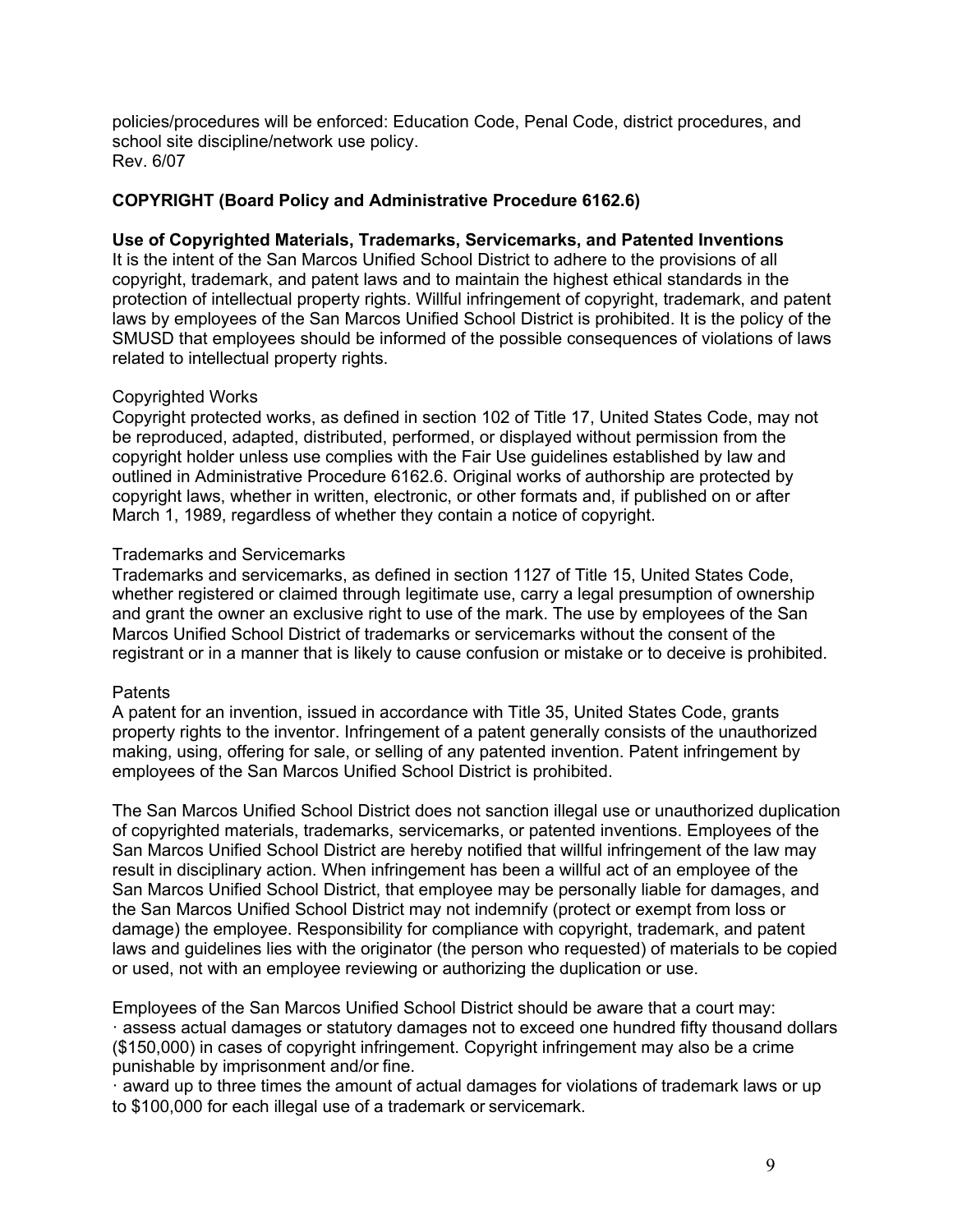· award punitive damages up to three times the amount of actual damages in cases of patent infringement.

The San Marcos Unified School District shall maintain administrative regulations and train employees in the lawful use of copyrighted materials, trademarks, servicemarks, and patented inventions in the schools.

#### **EMERGENCY PROCEDURES**

#### **Policies that must be followed in every emergency preparedness or disaster:**

1. All possible steps will be taken to assure the safety of the pupils who attend ourschools.

2. For all emergencies, the teacher is the authority in the classroom and must act as reason dictates. If time permits, the teacher will receive and follow the directions of theprincipal.

- 3. The teacher must stay with the children at all times.
- 4. The teacher will not release the children without direction from theprincipal.

#### **Earthquake**

#### **During an earthquake:**

- 1. Stay inside the building. Do not evacuate.
- 2. Take shelter under tables, desks, in doorways, and similar places.
- 3. Keep away from overhead fixtures, windows, filing cabinets and bookcases.
- 4. Assist any disabled persons in the area and find a safe place for them.
- 5. If you are outside, stay outside. Move to an open area away from buildings, trees, power lines, and roadways.

#### **After the earthquake:**

- 1. Check for injuries, give or seek first aid.
- 2. Check for safety hazards: fire, electrical, gas leaks, water supply, etc.
- 3. Do not use telephones or roadways unless necessary. Keep them open for emergency use.
- 4. Be prepared for aftershocks.
- 5. Cooperate, keep informed, remain calm and help clean up.

#### **If evacuation is ordered:**

1. Seek out any disabled of injured persons in the area and give assistance. Do not use elevators.

- 2. Beware of falling debris or electrical wires as you exit.
- 3. Go to an open area away from buildings, trees, power lines and roadways.

4. Wait for further instructions from emergency personnel.

#### **Fire**

Know the location of fire extinguishers in your area and how to use them.

Upon discovery of a small fire:

- 1. Promptly direct the charge of the fire extinguisher toward the base of theflames.
- 2. Get help, if necessary.
- 3. Notify the principal's office when it is safe to do so.

Upon discovery of a large fire:

1. Pull emergency alarm and give verbal alarm.

2. Evacuate building, alerting people as you go. Seek and assist any disabled persons in the area. Exit the stairway. Do not use elevators to evacuate.

3. Make sure all doors leading to the main hallways are closed to prevent further spread of fire. Do not lock doors.

4. Once outside, move to the evacuation area.

6. Wait for further instruction from emergency personnel. Do not reenter the building until they instruct you to do so.

**If someone's clothes are on fire, he/she should drop to the floor and roll. Smother the fire with a blanket, rug or heavy coat. Call for help. Administer first aid. \***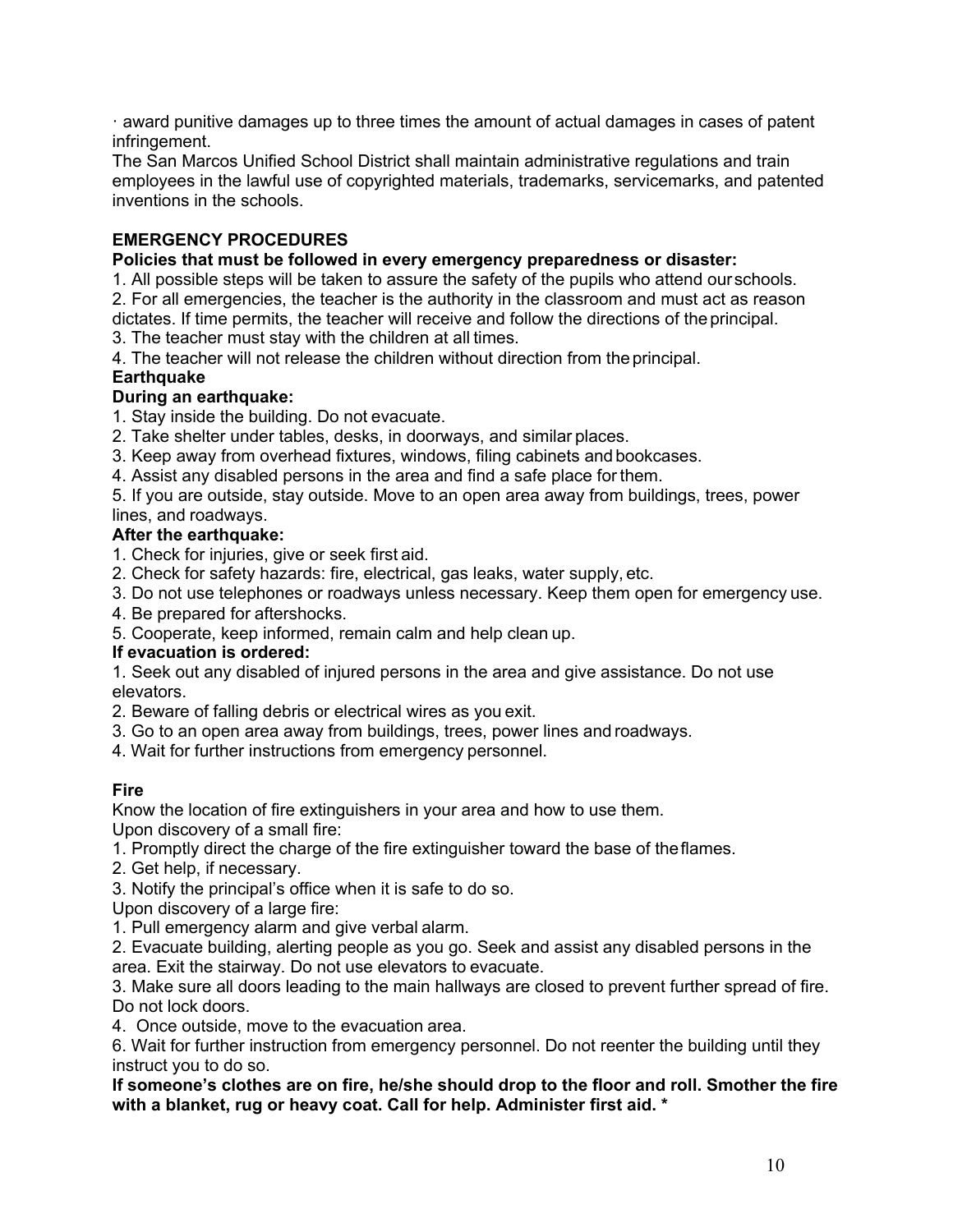\*Check with the principal of your school for specific emergency procedures.

#### **FIRE DRILL AND EVACUATION PLANS**

Each teacher is responsible for seeing that the Fire Drill and Evacuation Plan is posted in a conspicuous place in each classroom to which the teacher is assigned. Each teacher is also responsible for informing all students in each classroom of the evacuation plan for that room.

#### **Special Instructions to the Teacher**

- 1. Remove the roll book.
- 2. Check for evacuation of all students.
- 3. Turn off the lights.
- 4. Close all doors and windows.
- 5. Proceed with the class to the evacuation area.
- 6. If a disaster is within the evacuation path or area, proceed in opposite direction.
- 7. Take roll.
- 8. Keep all students quiet, orderly and away from emergency personnel andvehicles.

9. Stay with your students and follow the directions of the administrator or emergency personnel.

#### **For more information on disaster plans, see your site administrator or office manager to review the disaster plan for the site.**

#### **FIRST AID**

Give first aid, if appropriate, until emergency personnel arrives.

#### **Do not move victim unless absolutely necessary.**

#### **Mouth-to-Mouth Resuscitation**

- 1. Place victim on side and remove foreign matter from mouth withfinger.
- 2. Place victim on back.
- 3. Tilt victim's head back to open airway.
- 4. Check for breathing, if not detected:
- a. Close victim's nostrils with fingers.

b. Inhale and place your mouth over victim. If small child, place mouth over nose and mouth of victim.

- c. Exhale and give two effective breaths for adults and two half breaths for children orinfants.
- d. Check for rise and fall of victim's chest. If problem, check victim for airwayobstruction.

e. Repeat every five seconds for adults or older children and every three seconds for young children and infants.

f. Check for pulse by palpating (feeling) the carotid artery for 10 seconds. If no pulse,begin chest compressions at the rate of 15 compressions for every two breaths.

g. Keep trying until help arrives.

#### **Choking**

- 1. Check victim's mouth and clear foreign matter.
- 2. Lower head and give four back blows.
- 3. If still choking, use four abdominal thrusts.

#### **Burns: Thermal and Chemical**

- 1. Immerse burned area in cold water.
- 2. Flood chemical burn with cool water.
- 3. Cover burn with dry bandage.
- 4. Keep victim quiet and comfortable.

30

#### **Fractures and Sprains**

- 1. Keep victim still.
- 2. Keep injured area immobile.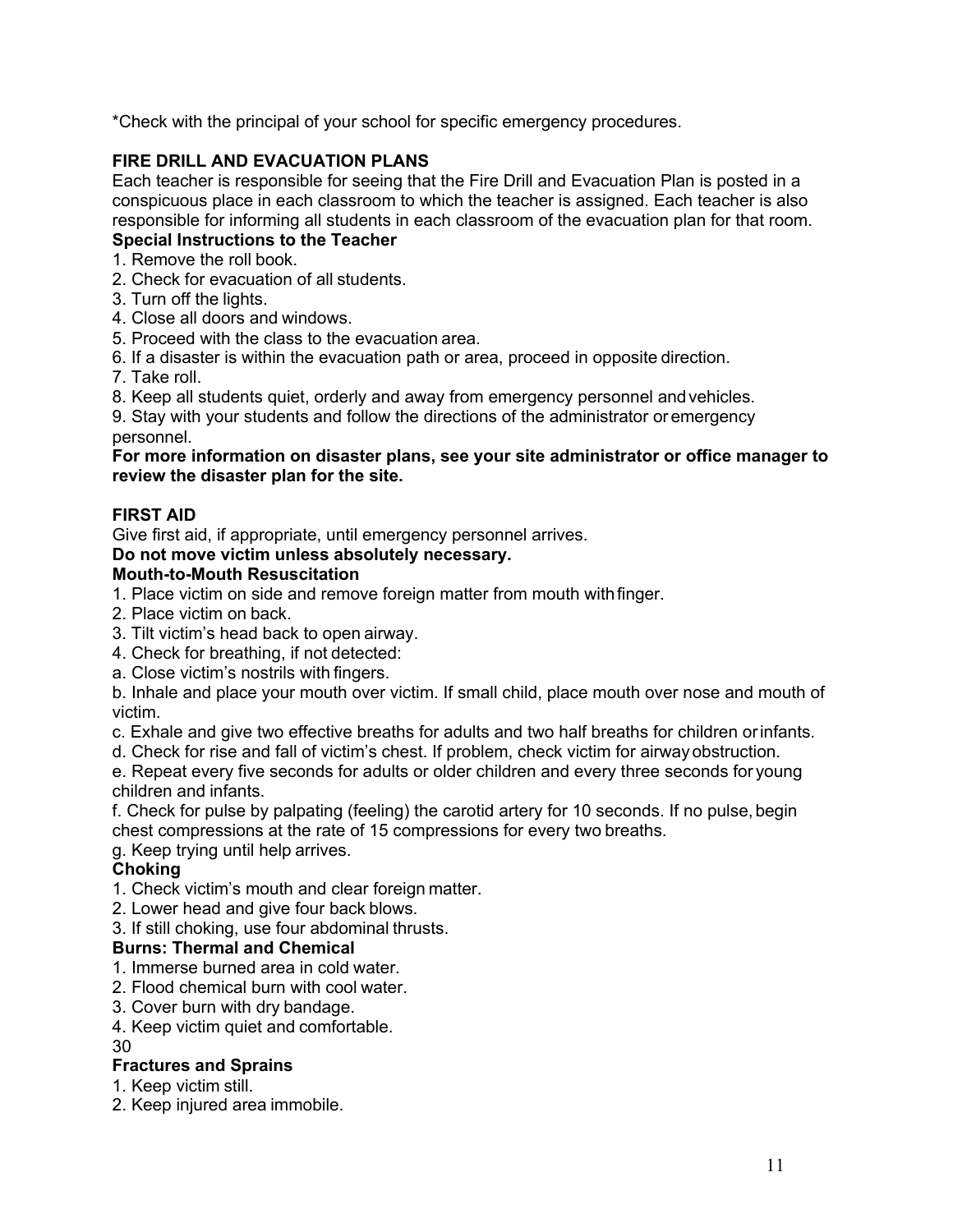3. Apply ice wrapped in cloth and elevate area to reduce swelling.

#### **Fainting, Unconsciousness and Shock**

- 1. Have victim lie or sit down and rest.
- 2. Keep victim comfortable, not too hot or cold.
- 3. Place victim on side if unconscious.
- 4. Ask or look for emergency medical I.D.
- 5. Treat other injuries as necessary.

#### **Severe Bleeding and Wounds**

- 1. Apply direct pressure on wound.
- 2. Use clean cloth or hand.
- 3. Apply pressure to blood vessel if necessary.
- 4. Elevate body part.
- 5. Add more cloth if blood soaks through.
- 6. Keep pressure on wound until help arrives.
- 7. Use tourniquet only as a last resort.

#### **Heart Attack**

- 1. Immediately call 911.
- 2. Help victim to comfortable position.
- 3. Give resuscitation or CPR as necessary.
- 4. Keep victim comfortable, not too hot or cold.
- 5. Ask or look for emergency medical I.D.

#### **Poisoning and Overdose**

- 1. Determine what substance is involved and how taken.
- 2. Call Poison Control (800) 876-4766.
- 3. Stay with victim and assist as necessary.
- 4. If choking, lower head.

#### **Seizure**

- 1. Lay victim down in large area free from desks, tables, and any sharp or hardobjects.
- 2. Protect the victim from injury. Cushion the head with a soft object such as a pillow, coat or blanket.
- 3. Loosen tight clothes around the neck.
- 4. Place victim on his/her side.
- 5. Clear mouth of vomit if present.
- 6. Check for breathing. If not, conduct Mouth-to-Mouth Resuscitation.

#### **7. Do Not:**

- Try to hold victim down.
- Put a spoon of anything into the victim's mouth to prevent tongue biting.
- Give victim anything to eat or drink.
- Give victim any medication unless advised by medical personnel.
- Throw water on victim's face.

8. Do note how many minutes the seizure(s) lasts and observe the symptoms that take place. Report these to medical personnel.

**9.** Try to conclude why seizure took place (epilepsy, head injury, fever, heat stroke, electric shock, poisoning, etc.) Look for/at medical alert bracelet/neck chain or driver's license. **Stroke**

#### Signs and Symptoms:

- q Sudden severe headache
- □ Sudden nausea and/or vomiting
- q Warm, flushed, clammy skin
- $\Box$  Slow, full pulse may have distended neck veins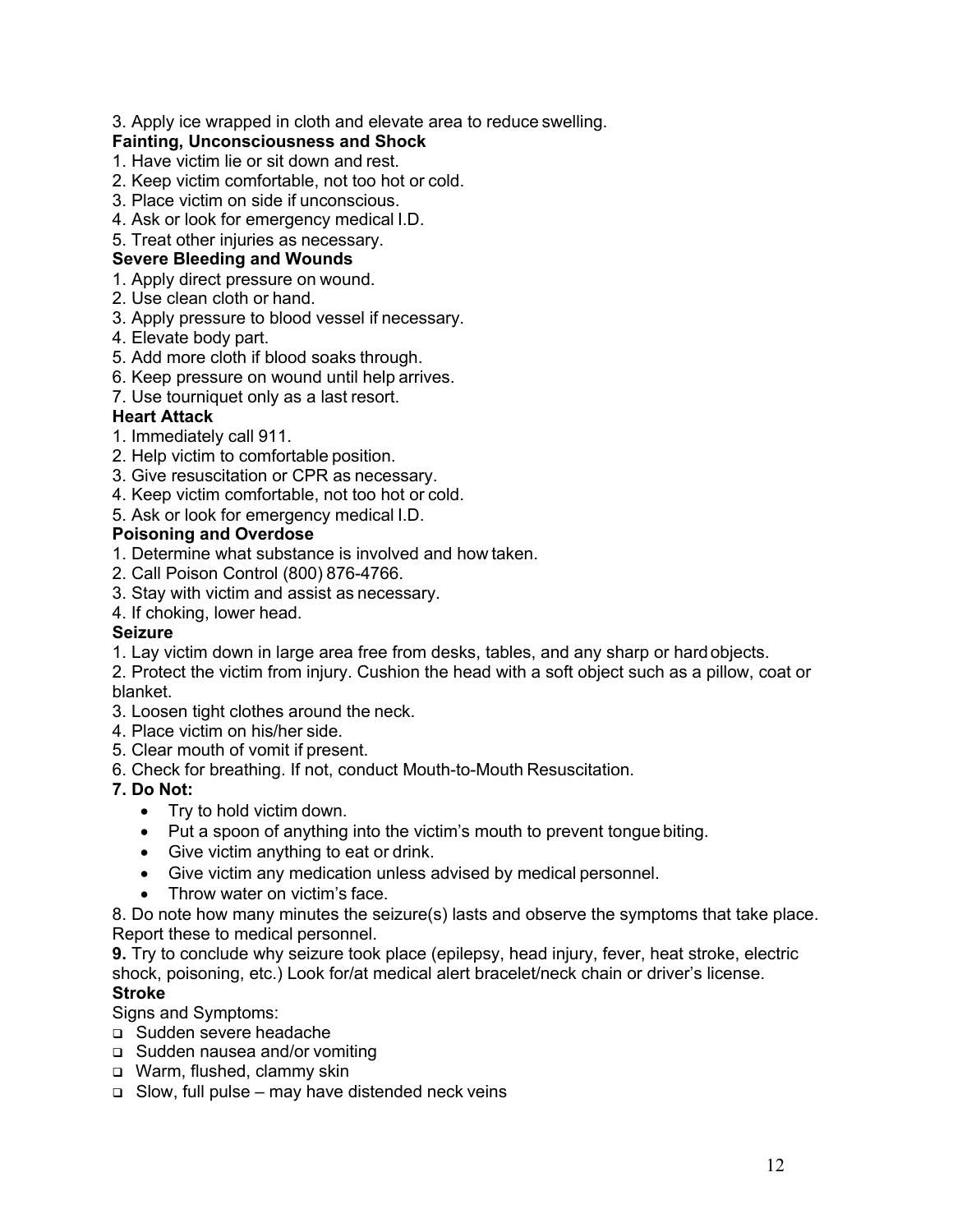- q Absent, slurred or inappropriate speech
- □ Partial or complete blindness
- q Blurred vision
- □ May have unequal pupils
- □ "Facial droop'
- q Paralysis, weakness or loss of coordination of limbs, usually on one side of the body.
- q Loss of balance
- □ Salivary drool
- q Urinary incontinence
- q Brief loss of consciousness
- q Unconscious 'snoring' respiration
- q May have seizures
- □ May show signs of rapid recovery (TIA)
- 1. Make victim comfortable. Make sure position does not block or obstructairway.
- 2. Check mouth for mucus or saliva that might block the airway.
- 3. Call 911.
- 4. Talk to the victim, even if unconscious. Make victim feel reassured and safe.
- 5. If unconscious, lay victim down on his/her side.
- 6. Maintain body temperature.

#### **STUDENT ACCIDENT REPORT**

A school employee who either witnesses a student being injured or is supervising the student at the time of injury should complete a Student Accident Report form.

#### **HUMAN RESOURCES AND DEVELOPMENT DEPARTMENT**

#### **CREDENTIAL REQUIREMENTS**

The position of Substitute Teacher requires possession of a valid California Teaching credential, Emergency 30-Day Substitute Permit or other appropriate credential as determined by the Commission on Teacher Credentialing (CCTC). It is your responsibility to ensure that a current valid credential is registered with our Credentials Department. For questions regarding credential requirements, please contact SDCOE at 858-292-3581.

#### **JOB OPPORTUNITIES**

Contracted teaching opportunities may become available during the school year. Serving as a Substitute Teacher affords you the opportunity to gain valuable firsthand experience in working with SMUSD's students; however, it does not automatically advance you in the selection process. The Human Resources Department posts all current job opportunities online in EDJOIN. You must submit a new online application for each position posting for which you are qualified. For a complete listing of all current job opportunities and application information, please go to: **www.edjoin.org**

#### **EMPLOYMENT SERVICES CONTACTS**

#### **CHANGE OF PERSONAL INFORMATION**

If you change your name, address, phone number or email, remember to report the change to the Human Resources Department. You may submit your change of name or change of address to the Human Resources Department.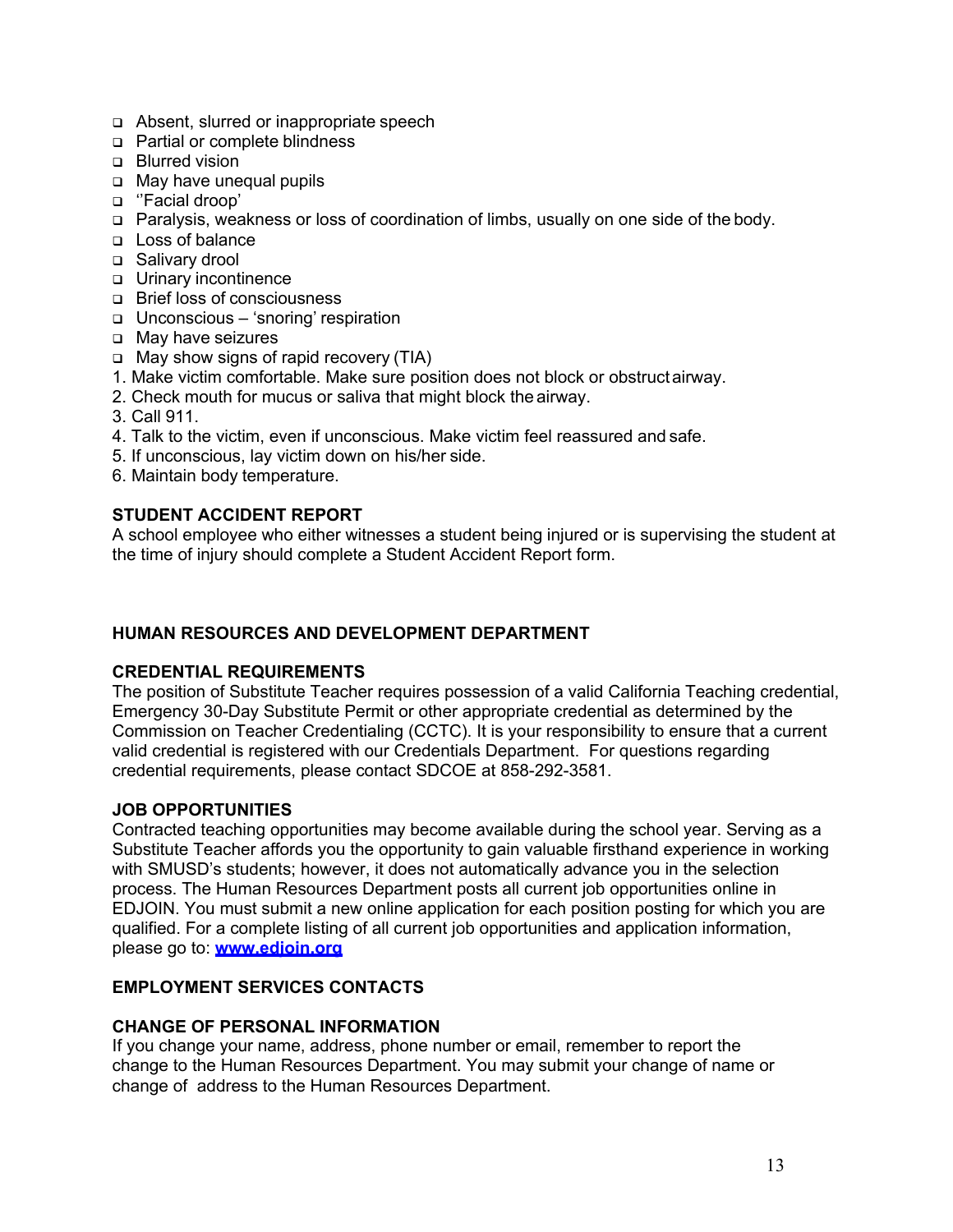#### **LENGTH OF WORK DAY**

The standard workday is 7 hours and 30 minutes.

#### **RATE OF PAY**

Substitute (day-to-day) – To replace absent regular employees on a day-to-day basis. \$ 120.00 Half-Day Assignment \$ 60.00 Long Term –On the  $21^{st}$  day for the same assignment. \$130.00

#### **PAYDAY**

Payday is on the last day of every month. If the last day of the month falls on a weekend or holiday, payday will be the last working day prior to the end of the month.

Checks may be picked up in the District Office in the Accounting Department until 1:30 pm on payday.

#### **TIMESHEETS**

The pay period is from the  $1<sup>st</sup>$  to the last business day of the month. It is necessary to complete a time sheet each monthly, indicating each school site you work for. Time sheets are due on the last business day of each month.

#### **NONDISCRIMINATION IN EMPLOYMENT (Board Policy 4030)**

**The San Marcos Unified School District shall not unlawfully discriminate against employees or job applicants on the basis of sex, sexual orientation, race, color, religious creed, national origin, ancestry, age (40 and over), marital status, physical disability, mental disability, medical condition, veteran status, or any other factor not reasonably related to job performance. This includes a perception that a person has any of these characteristics or that a person is associated with someone who has, or is perceived to have, any of these characteristics.**

Equal opportunity shall be provided to all employees and applicants for employment, promotion and transfer in all programs and activities managed or operated by the San Marcos Unified School District. The San Marcos Unified School District shall not unlawfully discriminate against qualified persons with disabilities who, with reasonable accommodation, can perform the essential functions of the job in question.

#### **CRIMINAL HISTORY RECORD INFORMATION**

#### **Criminal History Record Information for Employment**

The Assistant Superintendent, Human Resources, shall ensure that a criminal records check is conducted for each prospective employee, except those properly exempted by law, regardless of the length of employment, in accordance with applicable provisions of the Education Code. Individuals appointed to the certificated or classified staff shall submit to fingerprinting as a condition of employment. Offers of employment are contingent upon a review of the applicant's criminal record, if any, with the California Bureau of Criminal Identification Investigation, State Department of Justice, or with the Federal Bureau of Investigation as required by law. No individual who is offered employment, except those properly exempted by law, shall begin work until the Department of Justice completes its review of the state criminal history records. Any questions regarding Criminal Offender Record Information (CORI) shall be resolved by the record custodian.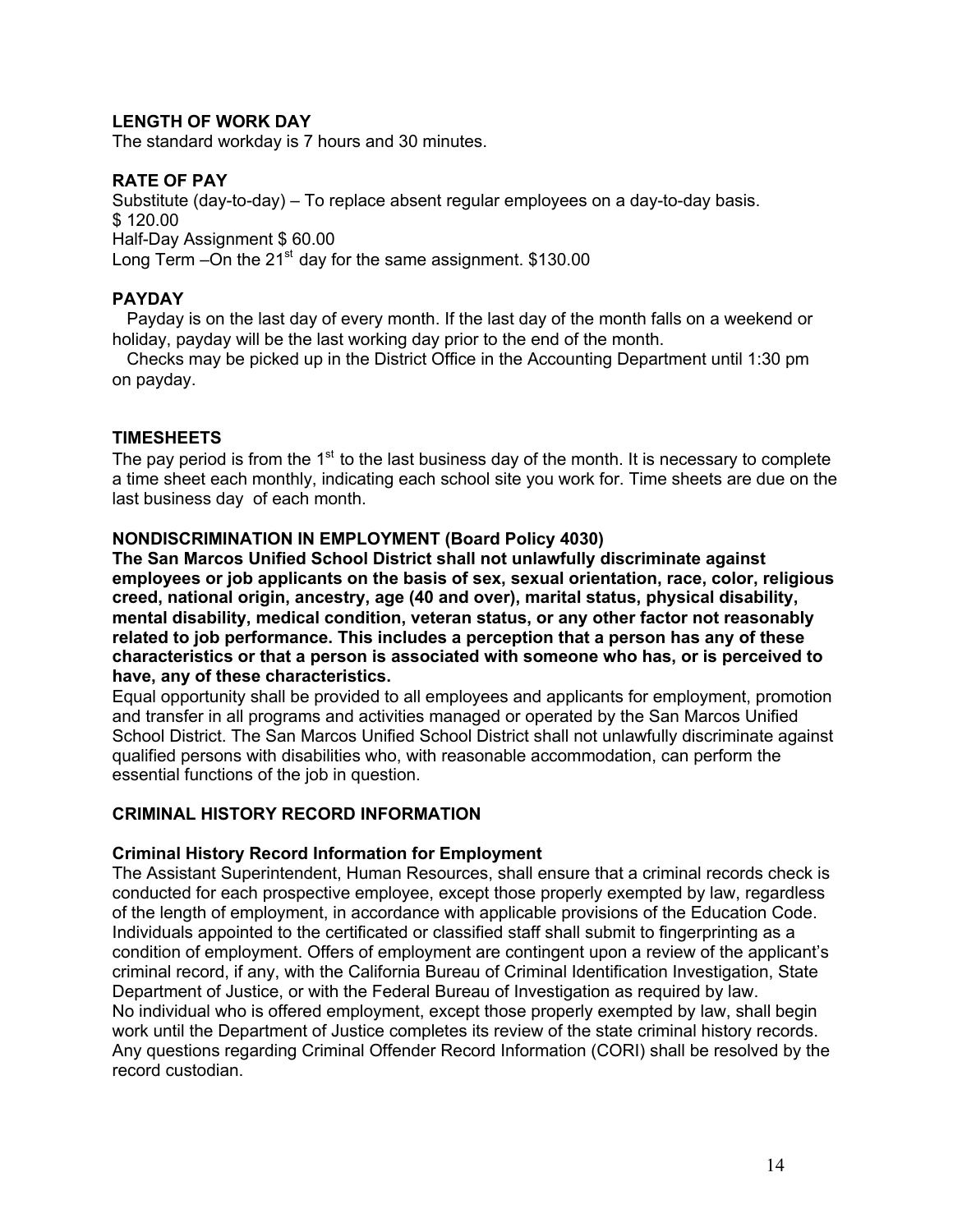#### **Record Keeping**

All information received from the Department of Justice is confidential. Criminal Offender Record Information shall be accessible only to the record custodian and shall be kept in a locked file separate from other files. These records shall be used only for the purpose for which they were requested. The contents of these records shall not be disclosed and shall not be reproduced for secondary dissemination. Upon a hiring determination, the records shall be destroyed to the extent that the identity of the individual can no longer be reasonably ascertained.

The San Marcos Unified School District designates the Assistant Superintendent, Human Resources, as the record custodian of all confidential fingerprint and criminal history record information who shall be responsible for the administration of the information. The record custodian shall be fingerprinted and processed through the California Department of Justice. He/she shall sign an Employee Statement Form acknowledging an understanding of the laws regarding Criminal Offender Record Information. The record custodian shall ensure that the San Marcos Unified School District complies with destruction, storage, dissemination, auditing, backgrounding, and training requirements as set forth in 11 CCR §§ 700-708 and the rules regarding use and security of these records as set forth in Penal Code §11077. Violation of this administrative regulation may result in suspension, dismissal, or criminal or civil prosecution.

#### **CHILD ABUSE REPORTING (Board Policy 4021)**

All employees of the San Marcos Unified School District, who are child care custodians or health practitioners, as defined by Penal Code section 11166.5, are required to report known or suspected instances of child abuse. Persons in the above positions shall sign a Child Abuse Acknowledgment form acknowledging their status and responsibilities as a child care custodian. For specific school site policies and procedures regarding this matter, please contact the site administrator.

#### **OATH OR AFFIRMATION OF ALLEGIANCE**

Before taking up their duties, employees of the San Marcos Unified School District must take the oath or affirmation required by law. The Superintendent or his/her designee shall administer this oath when employees are hired. Legally employed aliens shall be exempt from this requirement.

All public employees are disaster service workers. In the event of natural, manmade or warcaused emergencies which result in conditions of disaster or extreme peril to life, property, and resources, all employees of the County Superintendent of Schools are subject to disaster service activities as assigned to them by their supervisors.

#### **SEXUAL HARASSMENT (Board Policy and Administrative Procedure 4119.11)**

Sexual harassment of or by any employee or applicant shall not be tolerated. The San Marcos Unified School District Schools considers sexual harassment to be a major offense, which will result in disciplinary action up to and including dismissal of the offending individual and may lead to personal legal and financial liability. This policy also applies to vendors or other third parties who have interactions with the San Marcos Unified School District.

Pursuant to Education Code section 212.5, unwelcome sexual advances, requests for sexual favors and other verbal, visual, or physical conduct of a sexual nature made by someone from or in the work or educational setting constitute sexual harassment when:

1. Submission to the conduct is made either an explicit or implicit condition ofemployment, status, or promotion.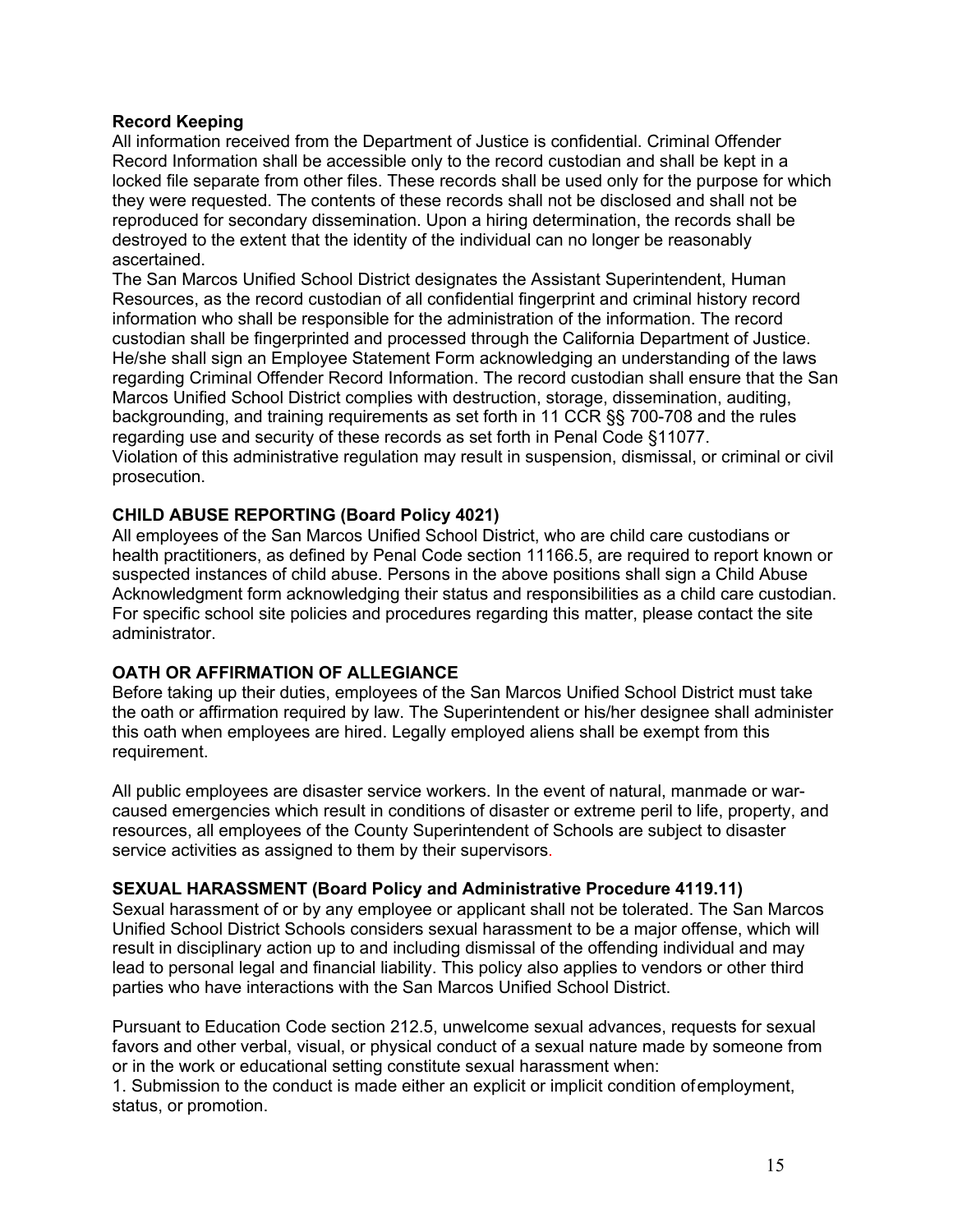2. Submission to or rejection of the conduct is used as the basis for an employment or academic decision affecting the harassed individual.

3. The harassment substantially interferes with an individual's work or academic performance or creates an intimidating, hostile, or offensive work or educationalenvironment.

4. Submission to, or rejecting of, the conduct is the basis for any decision affecting an individual regarding benefits and services, honors, programs, or other available activities at or through the work or educational setting.

Forms of sexual harassment include but are not limited to the following:

1. Verbal Harassment: Derogatory comments, jokes, or slurs of a sexual nature, deprecating sexual remarks, sexually degrading words used to describe an individual, or unwelcome sexual advances or propositions.

2. Physical Harassment: Offensive or unwelcome touching, or impeding or blocking movement. 3. Visual Harassment: Derogatory or offensive posters, cards, cartoons, graffiti, drawings, email, pictures, calendars, or gestures of a sexual nature.

4. Sexual Favors: Unwelcome sexual advances, requests for sexual favors, offering employment in exchange for sexual favors, and other verbal or physical conduct of a sexual nature.

The illustrations stated above are not to be construed as an all-inclusive list of prohibited acts under this policy. Sexual harassment also includes same sex behavior such as male to male or female to female harassment.

A written record of each action taken regarding an employee who is determined to have engaged in prohibited conduct pursuant to the policy and complaint procedure will be placed in the offending employee's personnel file, provided, in accordance with Education Code section 44031, the report shall not be entered or filed unless and until the employee is given notice and an opportunity to review and comment thereon. An employee also shall have the right to enter, and have attached to any derogatory statement to be placed in the personnel file, his/her own comments thereon. Review of the report by the offending employee shall take place during normal business hours, and the employee shall be released from duty for this purpose without salary reduction. The record to be placed in the personnel file will reflect the conduct, the nature, scope, and findings of the investigation, and the warning given or other discipline imposed.

An individual who feels that he/she is being or has been harassed should immediately report such incident to his/her immediate supervisor, Assistant Superintendent, Human Resources, or his/her designee. An applicant for employment who feels that he/she is being or has been harassed should immediately report such incident to the Assistant Superintendent, Human Resources, or his/her designee. Human Resources shall be informed of all such complaints and will assist in resolving these complaints in a thorough and confidential manner. There will be no retaliation against an individual for making a complaint of sexual harassment. Complaints will be processed as outlined in Administrative Procedure 4119.11.

#### **DRUG AND ALCOHOL FREE WORKPLACE (Board Policy 4020 )**

The Governing Board believes that the maintenance of drug and alcohol-free workplaces is essential to school and district operations.

No employee shall unlawfully manufacture, distribute, dispense, possess, use or be under the influence of any alcoholic beverage, drug or controlled substance as defined in the Controlled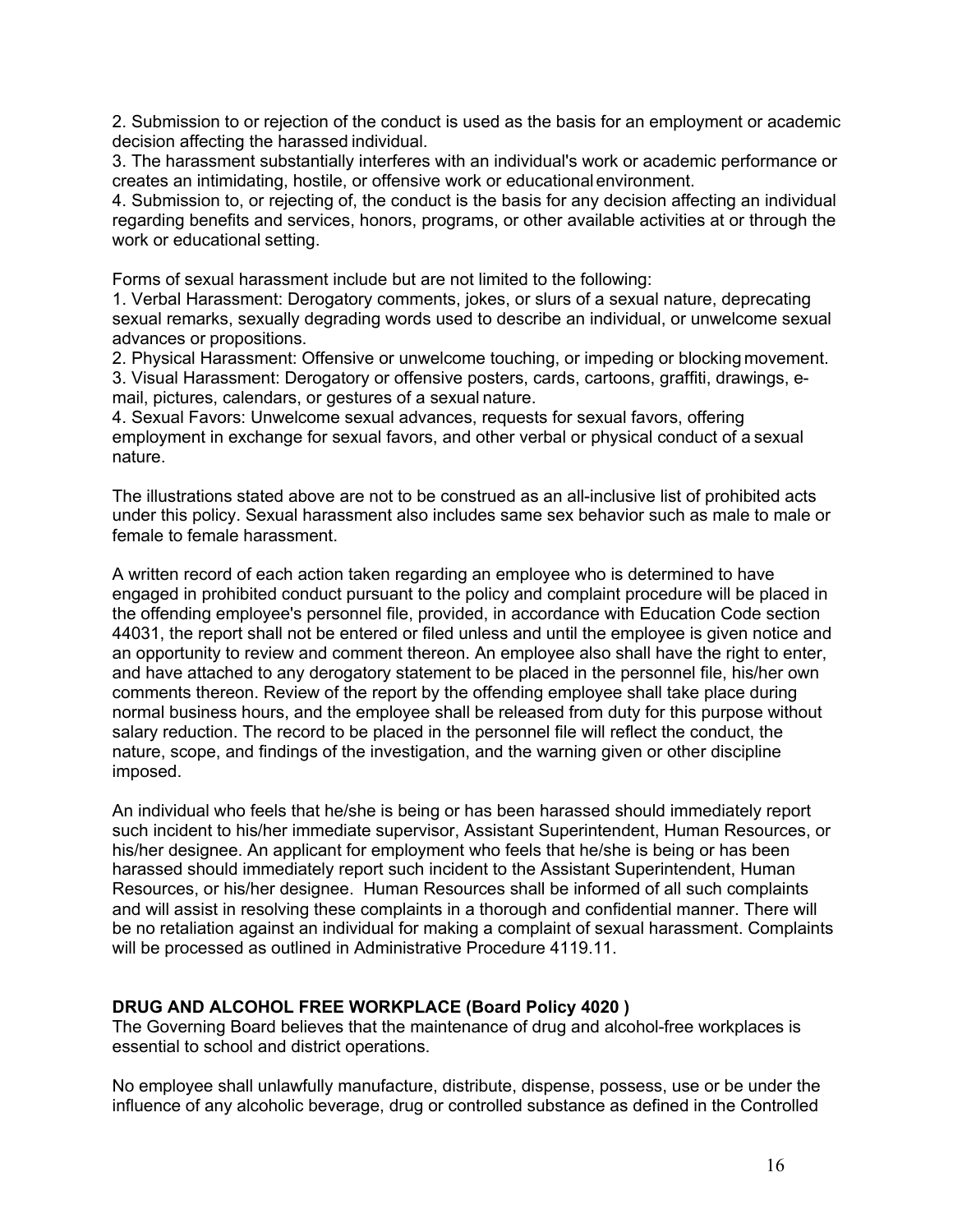Substances Act and Code of Federal Regulations before, during or after school hours at school or in any other district workplace.

The Superintendent or designee shall:

1. Publish and give to each employee a notification of the above prohibitions. The notification shall specify the actions that will be taken against employees who violate these prohibitions. The notification shall also state that as a condition of employment, the employee will abide by the terms of this policy and notify the employer, within five days, of any criminal drug or alcohol stature conviction which employee receives for a violation occurring in the workplace.

For the purpose of this policy, "conviction" shall mean a finding of guilt, including a plea of nolo contendere, or imposition of sentence, or both, by any judicial body charged to determine violations of federal or state criminal drug or alcohol statures.

- 2. Establish a drug and alcohol-free awareness program to inform employees about:
	- a. The dangers of drug and alcohol abuse in the workplace.
	- b. The district policy of maintaining drug and alcohol-free workplaces.
	- c. Any available drug and alcohol counseling, rehabilitation, and employee assistance programs, and
	- d. The penalties that may be imposed on employees for drug and alcohol abuse violations.
- 3. Notify the appropriate federal granting or contracting agencies within ten (10) days after receiving notification, from an employee or otherwise, of any conviction for a violation occurring in the workplace.
- 4. Initiate disciplinary action within thirty (30) days after receiving notice of a conviction for a violation in the workplace from an employee or otherwise. Such action shall be consistent with state and federal law, the appropriate employment contract, the applicable collective bargaining agreement, and district policy and practices.

In taking disciplinary action, the Board shall require termination when termination is required by law. When termination is not required by law, the Board shall either take disciplinary action, up to and including termination, or shall require the employee to satisfactorily participate and complete a drug assistance or rehabilitation program approved by a federal, state or local health, law enforcement or other appropriate agency. The Board's decision shall be made in accordance with relevant state and federal laws, employment contracts, collective bargaining agreements, and district policies and practices.

#### **Communicable, Contagious, or Infectious Disease Control for All Employees (Board Policy 4119.41 and Administrative Procedure 4119.42)**

The Governing Board fully recognizes that each employee must be physically and mentally able to perform duties and responsibilities of his/her position. The Superintendent or designee will take reasonable action to protect the safety and welfare of students, employees, and visitors in schools and programs operated by the San Marcos Unified School District. No employee will be discriminated against because of a disability, and the Governing Board recognizes that legal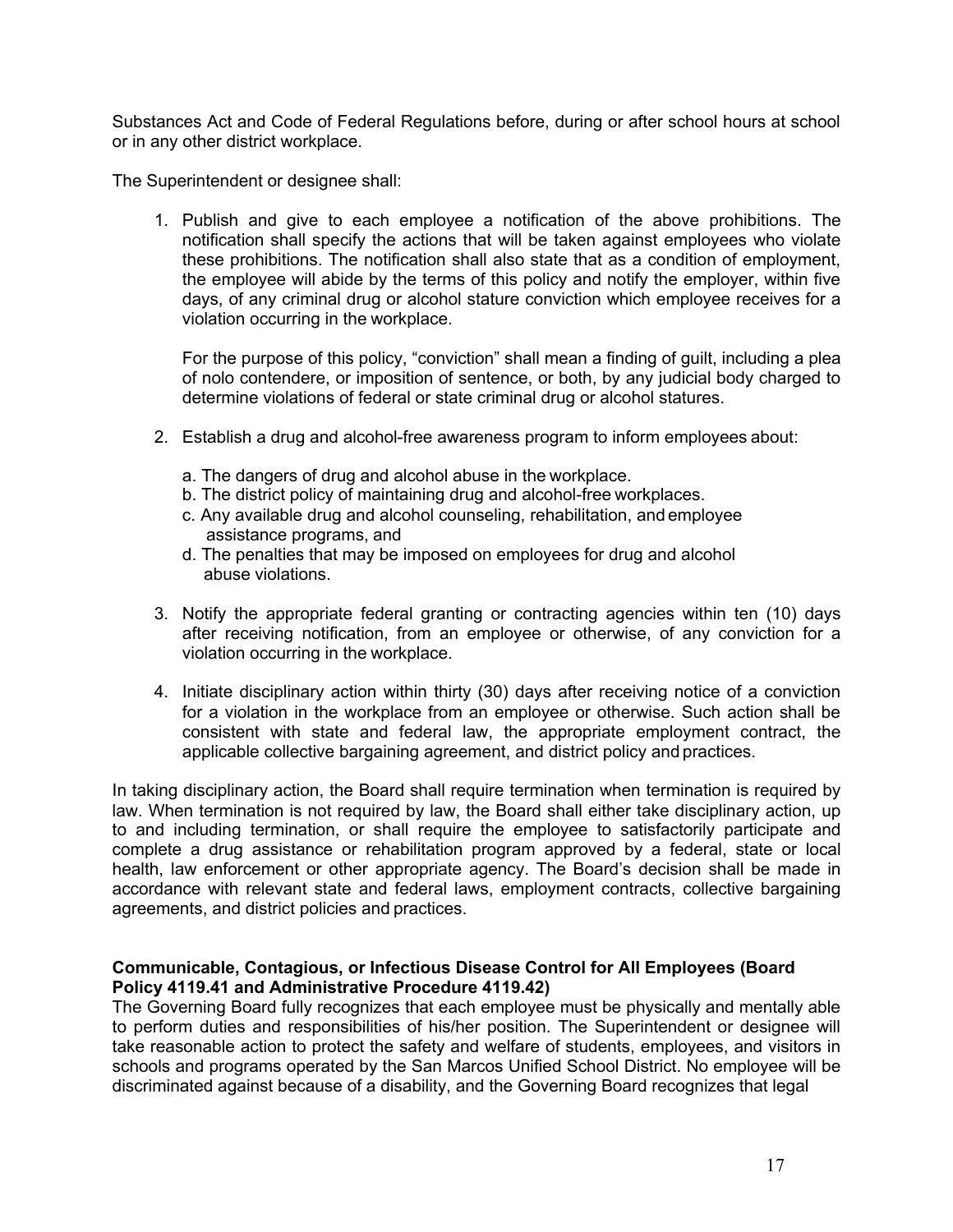protections established for disabled persons extend to individuals significantly impaired by infectious diseases.

The Governing Board encourages each employee to inform the Assistant Superintendent, Human Resources, as soon as possible if the employee contracts an infectious disease which creates a physical or mental disability. Actions taken regarding employees infected with a serious communicable, contagious, or infectious disease shall be made on a case-by-case basis after factual inquiry. No employee infected with a serious communicable, contagious, or infectious disease shall be excluded from the workplace in offices, schools, and programs operated by the

District unless the results of the individual review and evaluation by a physician representative of the District demonstrates that the employee is unable, even with reasonable accommodations, to perform his/her job responsibilities because of the illness, or that the presence of that employee will be potentially harmful to the welfare of other employees or pupils, or there are compelling reason(s) to lawfully exclude the employee.

#### **TOBACCO FREE ENVIRONMENT (Board Policy and Administrative Procedure 3513.3)**

The San Marcos Unified School District Governing Board recognizes the health hazards related to the use of tobacco and tobacco products, including the breathing of second-hand smoke and desires to provide a healthy environment for students and staff. Employees are encouraged to serve as models for good health practices that are consistent with the district's instructional programs.

Therefore, the Board, in the best interests of the District, its students, and its employees, and in accordance with State and Federal laws*,* requires the district to be tobacco-free in all district buildings, facilities, and vehicles owned, leased or operated by the San Marcos Unified School District.

Tobacco-free shall mean prohibition of the use of tobacco or tobacco products on any part of school district grounds or buildings, in district vehicles, and at any time by anyone on district property. This includes tobacco use by staff, students, parents, and other individuals at any district-sponsored event or activity.

The Superintendent or designee shall inform students, parents/guardians, employees and the public about this policy and related procedures.

This policy shall become effective on January 1, 1995.

#### **Violence and Threats in the Workplace**

The San Marcos Unified School District has established a zero-tolerance standard regarding any threats and violent behavior, implied or actual, from any person directed toward other employees or members of the public in a facility of the San Marcos Unified School District or in connection with business of the San Marcos Unified School District.

Examples of prohibited behavior are physical assault, verbal threats and/or abuse, bullying or non-verbal threatening behavior (including stalking) which communicates a threat to inflict